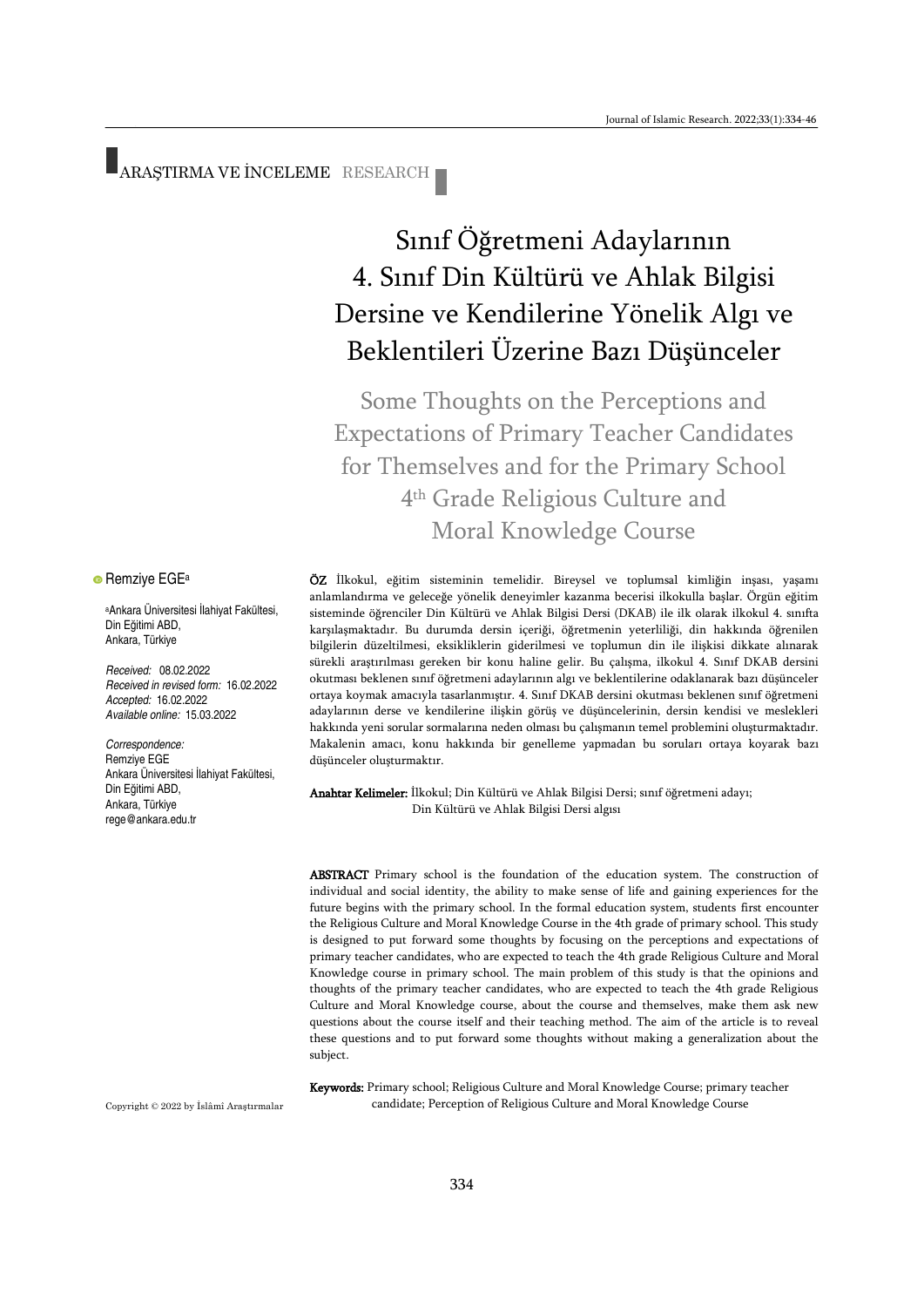#### EXTENDED ABSTRACT

Primary school is the foundation of the education system. The construction of individual and social identity, the ability to make sense of life and gaining experiences for the future begins with the primary school. The child, who starts his life in a family environment or under the responsibility of adults representing the family, finds the opportunity by entering the different environments in primary school to get to know himself/herself, to communicate with people from different environments, and to gain various life experiences.

It can be said that Religious Culture and Moral Knowledge Course has a similar aim with the other courses in primary school related to the vision of raising individuals who have gained the ability to live together with differences, recognizing the role of religion in making sense of life, and adopting national, spiritual and moral values. In this context, although the primary school education provides opportunities for the development of individual and social identity, it imposes great responsibilities on relevant and authorized parties. In the formal education system, students first encounter the Religious Culture and Moral Knowledge Lesson in the 4th grade of primary school. This study is designed to put forward some thoughts by focusing on the perceptions and expectations of primary teacher candidates, who are expected to teach the 4th grade Religious Culture and Moral Knowledge course in primary school. This article refers to the studies that specifically address the Religious Culture and Moral Knowledge course in terms of primary school teacher candidates within the framework of the developments in the world in general, since the 2000s, when the view of knowledge has changed and learner-centered and skill-based approaches to education and training have become more visible. The main problem of this study is that the opinions and thoughts of the primary teacher candidates, who are expected to teach the 4th grade Religious Culture and Moral Knowledge course, about the course and themselves, make them ask new questions about the course itself and their teaching method.

The aim of the article is to reveal these questions and to put forward some thoughts without making a generalization about the subject. It was understood that the primary teacher candidates saw themselves inadequate especially in terms of field knowledge with realizing the gains expressed in the curriculum of the course. It is thought that this situation should be handled with multidimensional studies. Since, the discussions about the teaching formation skills, which are thought to be more prone to primary teachers, are still in the foreground rather than the discussions on the 4th Grade Religious Culture and Moral Knowledge course, like other courses, helps to gain some knowledge, skills and attitudes that will form the basis for further learning. In this case, it concludes that the curriculum development studies that train primary teachers or in-field teachers should proceed based on the principle of student-appropriateness within the framework of developments and research on the education of both in-field teachers and primary teachers. Determining the difference between the compulsory Religious Culture and Moral Knowledge course and the elective religion course in schools, bringing the common objectives of the Religious Culture and Moral Knowledge course with all other courses to the foreground, and returning to the perspective of the period when the course was made compulsory will contribute to the scientific and administrative clarification of the subject.

lkokul, eğitim sisteminin temelidir. Bireysel ve toplumsal kimliğin inşası, hayatı anlamlandırma becerisi ve gelecek için deneyimler kazanma ilkokulda başlar. Hayatına bir aile ortamında veya aileyi temsil eden yetişkinlerin sorumluluğunda başlayan çocuk, ilkokul ile birlikte farklı ortamlara kokul, egitim sisteminin temelidir. Bireysel ve toplumsal kimliğin inşası, nayatı anlamlandırma<br>becerisi ve gelecek için deneyimler kazanma ilkokulda başlar. Hayatına bir aile ortamında veya<br>aileyi temsil eden yetişkinleri çeşitli yaşam deneyimleri kazanma fırsatı bulur. Böylece çevresini tanıdıkça ve çevresindeki değişiklikleri gördükçe öğrenme merakı ve isteği gelişir. Dolayısıyla okulda planlı öğrenmeleri sonucunda, çocuğun tutum ve davranışlarında, bir yönüyle eğitimin tanımını oluşturan, kasıtlı ve istendik değişimler meydana gelir.

İlkokulda öğretilen derslere genel olarak bakıldığında, öğrencilerin eğitim hayatlarında ve gündelik yaşamları boyunca karşılaşacakları bilgilerin temellerinin atıldığı görülür.<sup>1</sup> Örnek olarak ilkokulda öğretilen derslerden biri olan Hayat Bilgisi dersinde "çocuğa içinde bulunduğu sosyal ve kültürel çevrenin tanıtılarak daha küçük yaşlardan itibaren çocuğun, çevresine duyarlı bir birey olmasını sağlama, çevre sorunları hakkında doğru bilgiler öğrenmesine katkıda bulunma, çevresine uyum sağlaması için gerekli bilgi ve becerileri öğretme amacı ön plandadır."<sup>2</sup> Görüldüğü üzere Hayat Bilgisi

 $\overline{a}$ 

<sup>&</sup>lt;sup>1</sup> Ramazan Sever vdğr., "Sınıf Eğitimi Programındaki Zorunlu Dersler Hakkında Bir Araştırma", Kırıkkale Üniversitesi Sosyal Bilimler Dergisi, 2018, c.8, sy.2,

s.445.

<sup>&</sup>lt;sup>2</sup> Cavit Binbaşıoğlu, Hayat Bilgisi Öğretimi Nobel Yayın Dağıtım, Ankara 2003, s.36.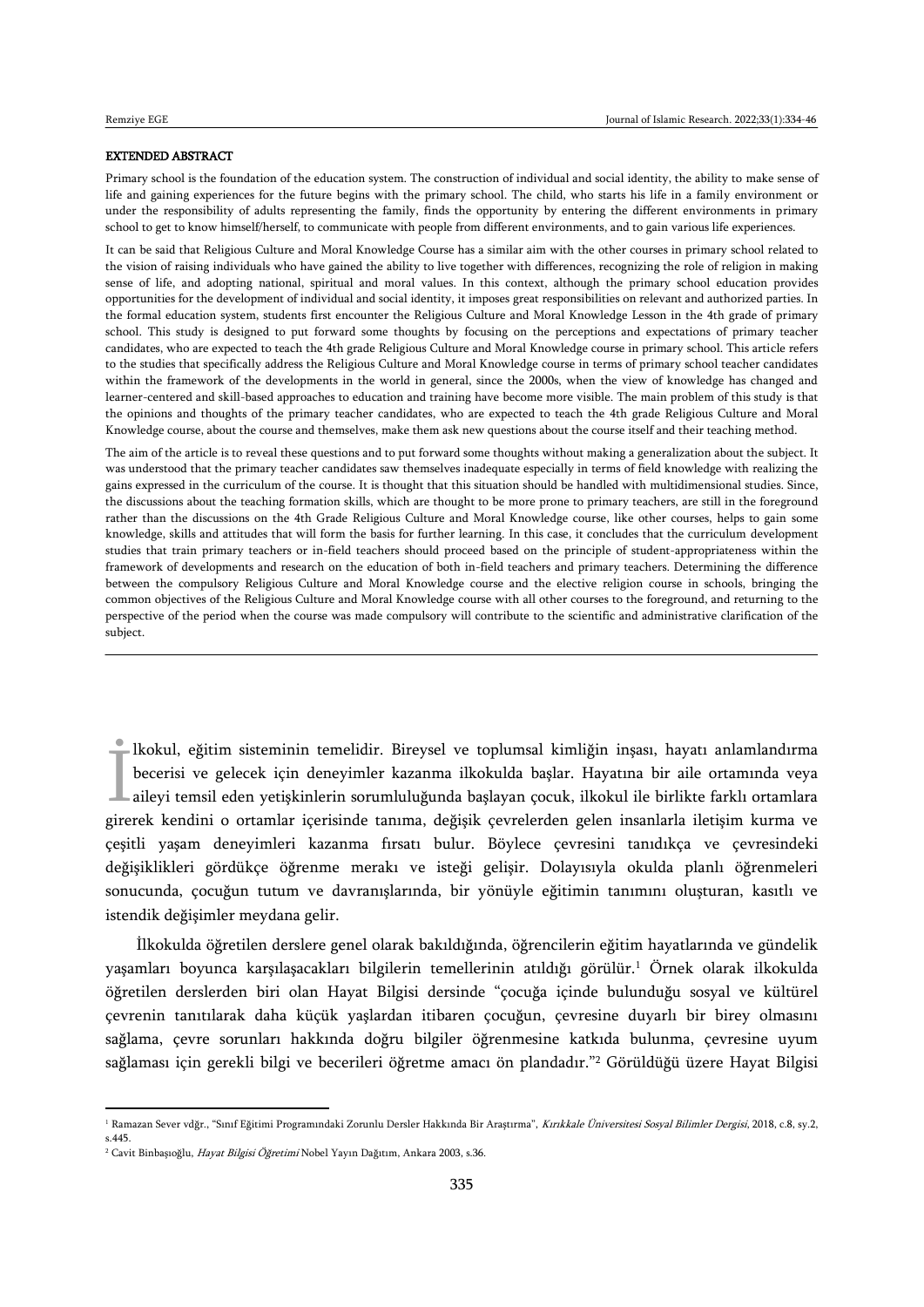dersi, içinde yaşadığı toplumla uyumlu, öğrendiği doğru bilgilerle kendine ve topluma faydalı olmaya istekli ve duyarlı bir birey olmanın temellerinin atılmasını amaçlayan bir derstir. Din Kültürü ve Ahlak Bilgisi (DKAB) dersinin de kendi bilgi alanı çerçevesinde "Dinin hayatı anlamlandırmadaki rolünü fark eden; millî, manevî ve ahlakî değerleri benimseyen; farklılıklarla bir arada yaşama becerisi kazanmış bireyler yetiştirme"<sup>3</sup> vizyonuyla benzer bir amacı olduğu söylenebilir. Burada vurgulananın hayata hazırlık olduğuna dikkat etmek gerekir. Ayrıca "İlkokulda verilen eğitim her türlü ideolojik, ekonomik veya günlük siyasi tartışmanın dışında tutulacak kadar önemlidir. Öğrencilerin erken yaşlarda ilgi ve istidatlarının keşfedilip buna göre eğitilip yönlendirmesinin önemine binaen söylenen "Ağaç yaşken eğilir" atasözünde de bu gerçek vurgulanmaktadır."<sup>4</sup> Bu çerçeveden bakıldığında ilkokul eğitimi, bireysel ve toplumsal kimliğin gelişimi açısından fırsatlar barındırmakla birlikte, ilgili ve yetkili taraflara da çok büyük sorumluluklar yüklemektedir. Bu sorumluluklar, ilkokul 4. Sınıfta yer alan DKAB dersinin ilgili ve yetkili tarafları için de söz konusudur.

Öğrenciler, örgün eğitim sisteminde, DKAB dersi ile ilk olarak ilkokul 4. Sınıfta karşılaşmaktadırlar. Din ve ahlak eğitiminin, esasen, aile ve dolayısıyla toplumun sorumluluğunda olduğu düşünüldüğünde, bu karşılaşma her zaman tam anlamıyla bir ilk karşılaşma olmamaktadır. Bu durumda dersin içeriği, dersi öğretecek öğretmenin yeterliği gibi konular, din hakkında öğrenilmiş bilgilerin düzeltilmesi, eksiklerin giderilmesi ve yeni bilgilerin öğretilmesi çerçevesinde, toplumun din ile ilişkisi de göz önünde bulundurularak, sürekli üzerinde çalışılması gereken bir konu haline gelmektedir. Dolayısıyla bu ilk karşılaşmanın sağlıklı bir şekilde yapılandırılarak, daha sonraki sınıflara uygun bir zemin oluşturması bekleniyorsa, bu alanda yapılacak akademik ve idari çalışmaların sürekli ve birbirini takip eden bir yapıya kavuşması gerektiği düşünülmektedir. Hayatın dini yorumunu resmi ve zorunlu olarak ilk kez öğrenciyle buluşturan ilkokul 4. Sınıfta yer alan DKAB dersi ile ilgili pek çok çalışma yapıldığını görmek mümkündür. Bunlar arasında, öğretimi yapılan konu din olunca, diğer derslerden farklı olarak dersin okul aracılığıyla öğretilmesindeki konumunun tartışıldığı çalışmaların varlığına veya konuyla ilgili yapılan her çalışmanın meselenin bu yönüne işaret etmeden geçmediğine dikkat çekmek gerekir. Türkiye Cumhuriyeti'nin kuruluşundan ve Tevhidi Tedrisat kanununun kabulünden itibaren devam eden dersin konumu tartışmaları, 1982 Anayasası 24. Madde<sup>5</sup> ile belli bir çerçeveye yerleşmiş olsa da özellikle uygulamalar itibariyle zaman zaman yeniden gündeme gelmektedir. Dolayısıyla anayasal zorunluluk olarak okutulan DKAB dersi ile ilgili çalışmaların, dersin konumuna ek olarak, dersin içeriği, ders kitapları, öğretim programları, öğretmen yetiştirme programları, öğretim yaklaşım ve yöntemleri, öğretim politikaları, genel eğitim konularındaki gelişmelerin yansımaları, öğrenci velileri, toplumun çeşitli kesimlerinin meseleye bakışı gibi alanlarda genişlemesine yol açmıştır. Bu çerçevede, ilkokul 4. Sınıf DKAB dersinin de içeriği, ders kitabı, öğretim programı, materyal geliştirme, öğrenci, öğretmen, veli tutum ve yaklaşımları gibi pek çok yönden araştırıldığını görmek mümkündür.

<sup>&</sup>lt;sup>3</sup> MEB (Millî Eğitim Bakanlığı), *Din Kültürü ve Ahlak Bilgisi Dersi Öğretim Programı (İlkokul 4 ve Ortaokul 5, 6, 7 ve 8. Sınıflar),* MEB Yayınları, Ankara 2018, s.9[, https://mufredat.meb.gov.tr/Dosyalar/2018130153652546-DKAB\\_\(4 8.%20S%C4%B1n%C4%B1f\)\\_DOP\\_%202018.pdf](https://mufredat.meb.gov.tr/Dosyalar/2018130153652546-DKAB_(4%208.%20S%C4%B1n%C4%B1f)_DOP_%202018.pdf) (01.02.2022).

<sup>4</sup> Mustafa Başaran - Fevzi Güçlü, "İlkokullarda Hangi Derslere Hangi Öğretmenlerin Girmesine İlişkin Öğretmen Görüşleri", Türkiye Eğitim Dergisi, 2020, c.5, sy.2, s. 446.

<sup>&</sup>lt;sup>5</sup> Nurullah Altaş, "Türkiye'de Örgün Öğretimde Dinin Yeri (1924-1980 Arası Din Öğretimi Anlayışı Üzerine Bir Değerlendirme)". *Marife Dini Araştırmalar* Dergisi, 2002, c.2, sy.1, s.219-229.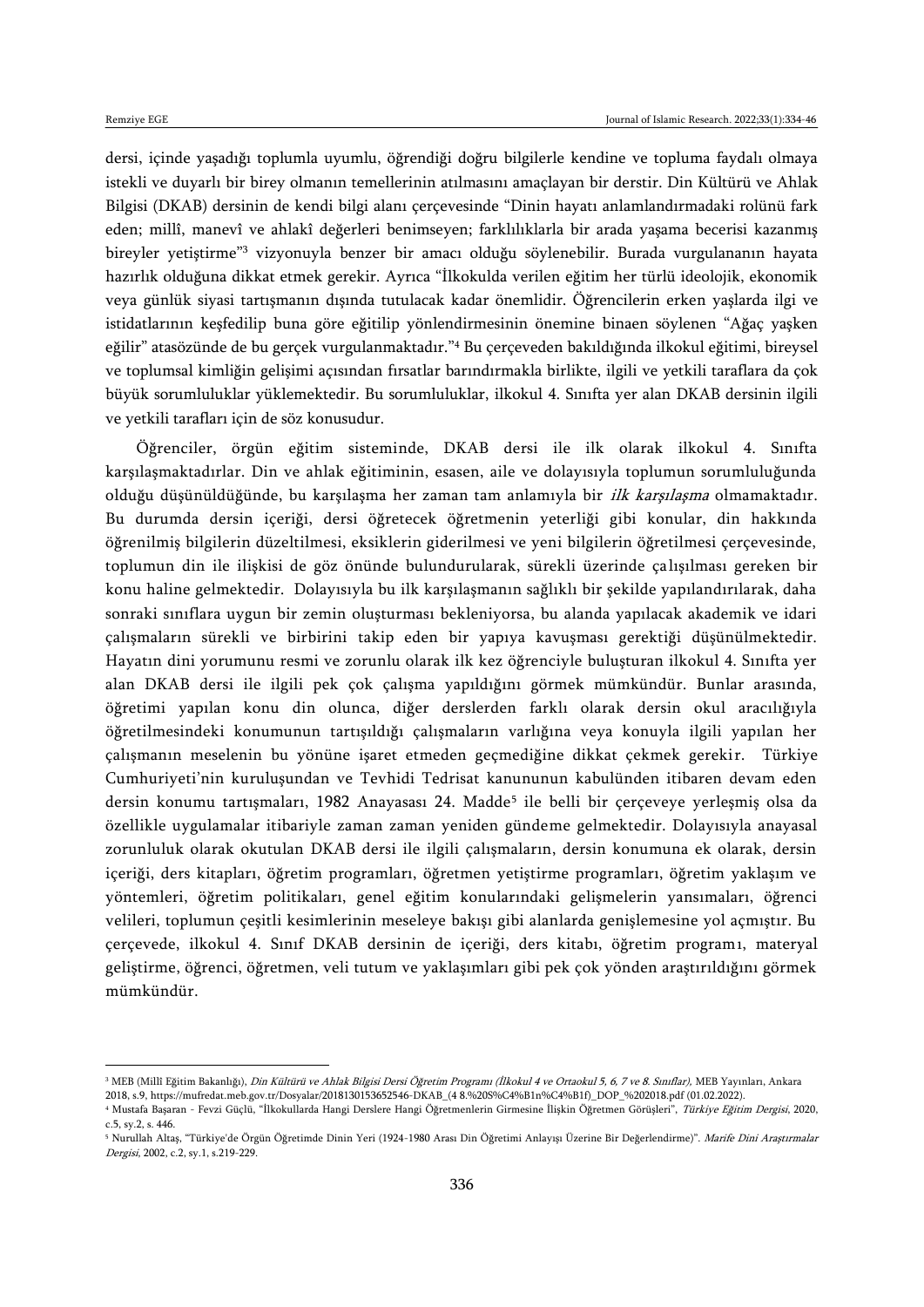Bu çalışma, ilkokul 4. Sınıf DKAB dersini, ilgili yönetmeliğe göre<sup>6</sup> en son ihtimal olarak okutması beklenen ilkokul sınıf öğretmeni adaylarının derse ve kendilerine yönelik algı ve beklentilerine odaklanarak bazı düşünceler ortaya koymak üzere kurgulanmıştır. Çalışmanın kendisi bir alan araştırması değildir. Çalışmanın konusu ile ilgili yorumlar yapılırken, dünyada genel olarak ortaya çıkan gelişmeler çerçevesinde, bilgiye bakışın değiştiği, eğitime ve öğretime öğrenen merkezlilik ve beceri temelli yaklaşımların daha görünür olduğu 2000'li yıllardan itibaren, genel olarak ilkokul 4. Sınıf, özel olarak da DKAB dersini özellikle sınıf öğretmeni adayları açısından ele alan araştırmalara atıfta bulunulmuştur. Bu çerçevede literatüre dayalı olarak yorumlar yapılırken ve düşünceler oluşturulurken, konuyla ilgili alan araştırmalarının bulgularından yararlanılmıştır. Bu çalışmanın temel problemi, ilkokul 4. Sınıf DKAB dersini okutması beklenen sınıf öğretmeni adaylarının dersle ve kendileriyle ilgili görüş ve düşüncelerine bakılarak, dersin içeriği, dersi kimlerin okutacağı ve dersin konumu çerçevesinde yeni sorular sorulması gerektiğini açığa çıkarmaktır. Çalışmanın amacı ise bu soruları açığa çıkararak konuyla ilgili bir genelleme yapmadan, dersin içeriğine, öğretim programı geliştirme süreçlerine ve en önemlisi 4. Sınıf DKAB dersinin varlık sebebine yönelik bazı düşünceler geliştirmektir.

# $\blacksquare$  İLKOKUL 4. SINIF DİN KÜLTÜRÜ VE AHLAK BİLGİSİ DERSİ VE SINIF ÖĞRETMENİ

#### DİN KÜLTÜRÜ VE AHLAK BİLGİSİ DERSİ

Türkiye'de din eğitimi politikaları ve buna bağlı olarak uygulamalara bakıldığında, okullarda din derslerinin hiç yer almamasından zorunlu olarak okutulmasına, dersin isminin dolayısıyla içeriğinin dönem dönem değişmesine, din dersi öğretmeni yetiştirme programlarının yapısına kadar farklı tecrübelerden geçildiği görülmektedir.<sup>7</sup> Bugün itibariyle örgün eğitimde Müslüman öğrenciler için notla değerlendirilen zorunlu bir DKAB dersi ve yanı sıra isteyen Müslüman öğrencilere seçmeli din dersi noktasına gelinmiştir. Bu tecrübeler içerisinde en fazla konu edilen tartışma, dersin okulda zorunlu olarak var olması üzerine odaklanmıştır. Oysa okulda dinin öğretim konusu yapılmasının nedeni sorusuna verilebilecek en yalın cevabın, diğer dersler hangi sebeplerden dolayı öğretim konusu haline getirilmişse, din de bu sebeplerden dolayı öğretim konusudur, olduğu ifade edilmiştir. "Bütün diğer dersler gibi din dersi de öğrencilerin gerekli bilgi, beceri ve anlayışı kazanmalarına ve kişiliklerini geliştirmelerine yardım eder. Din dersi, diğer derslerle birlikte, çocukların ve gençlerin kültürel mirasımızı anlamalarına katkıda bulunur. Onların sosyalleşmelerini ve kültürü geliştirecek bireyler olarak yetişmelerini sağlamaya çalışır. Okul programında yer alan derslerin ortak hedefi, öğrenciyi yetiştirmek, topluma hazırlamak, toplumun değer yargılarını öğretmek, kısaca öğrenciyi 'insan' olma yolunda eğitmektir." <sup>8</sup> Din derslerinin de insan olma yolunda diğer derslerle ortak hedefinin olduğu

<sup>6</sup> "İlkokullarda bütün derslerin sınıf öğretmenlerince okutulması esastır. Ancak Yabancı Dil ile Din Kültürü ve Ahlak Bilgisi dersleri okulun kadrolu alan öğretmenlerince okutulur. Okulda kadrolu alan öğretmeni bulunmaması durumunda; bu dersler aynı eğitim bölgesinde, yoksa diğer eğitim bölgelerindeki kadrolu alan öğretmenlerince okutulur. İhtiyacın kadrolu alan öğretmenlerince karşılanamaması durumunda, bu dersleri okutmak üzere, mezun olduğu yükseköğretim programı itibarıyla atamaya esas olan alana öğretmen olarak atanabilme şartlarını taşıyanlar ek ders karşılığı görevlendirilebilir. Bu şekilde de ihtiyacın karşılanamaması durumunda bu dersler yükseköğrenimlerini söz konusu alanlarda yapan sınıf öğretmenleri veya sınıf öğretmeni olup bu alanda hizmet içi eğitim sertifikası almış öğretmenler tarafından ders değişimi yolu ile de okutulabilir. Bunun da mümkün olmadığı durumlarda bu dersler sınıf öğretmenince okutulur." MEB Okul Öncesi Eğitim ve İlköğretim Kurumları Yönetmeliğinde Değişiklik Yapılmasına Dair Yönetmelik, 2016. <https://www.resmigazete.gov.tr/eskiler/2016/06/20160616-1.htm> (20.01.2022).

<sup>7</sup> Tuğrul Yürük, "Cumhuriyet Döneminde Din Derslerinin Statüsü ile İlgili Tartışma ve Öneriler", Ankara Üniversitesi İlahiyat Fakültesi Dergisi, 2011, c.52, sy.1, s.239-254.

<sup>8</sup> Mualla Selçuk, "Din Öğretimi Özgürleştiren Bir Süreç Olabilir mi?", İslamiyat, 1998, c.1, sy.1, 1998, s. 73.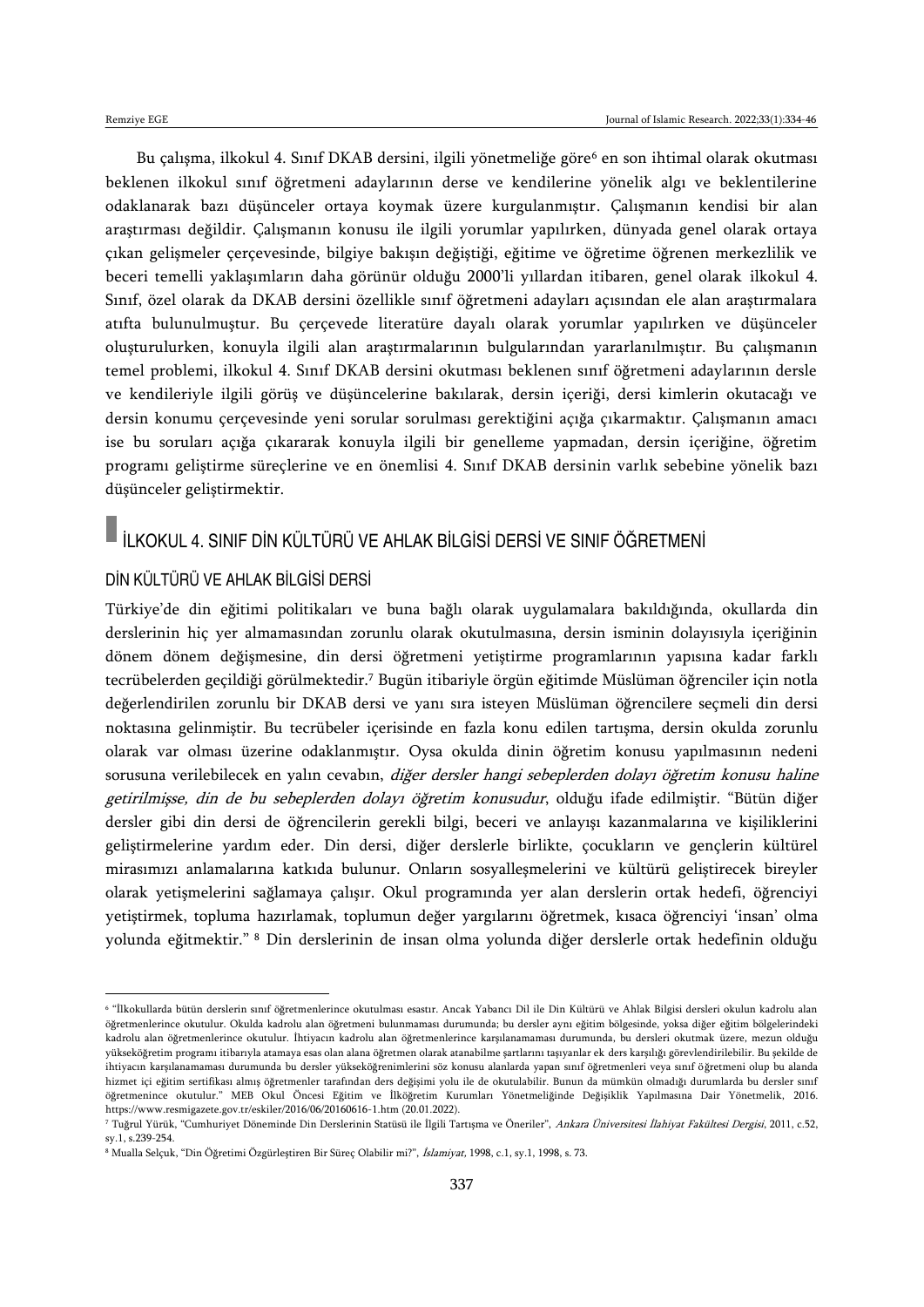anlayışı ve kabulünün, dersin varlık mücadelesinin odağını, dersin tüm yönleriyle bu ortak hedefe yönelik çalışmalarla niteliğinin artırılmasına çevirdiği düşünülmektedir.

#### İLKOKUL 4. SINIF DİN KÜLTÜRÜ VE AHLAK BİLGİSİ DERSİ

Bu kısımda yalnızca dersi büyük ölçüde belirleyen kazanımlar ele alınmıştır. Böylece, sınıf öğretmeni adaylarının dersle ve kendileriyle ilgili algı ve beklentilerinin üzerine bu kazanımlara bakılarak yorum yapma imkânı olmuştur. Okul sisteminde her dersin öğretim programının devletin genel olarak eğitim felsefesini ve politikasını yansıtan genel amaçları olduğu gibi, programı başarı ile tamamlayan her öğrencinin kazanımlarını ifade eden özel amaçları da vardır. 2000-2001 öğretim yılında uygulamaya konulan İlköğretim DKAB Dersi Öğretim Programının, bireysel, toplumsal, ahlaki, kültürel ve evrensel açıdan genel amaçlarını karşılayan kazanımlarına uygun olarak 4. Sınıf DKAB dersinin özel amaçları şöyle belirlenmiştir:<sup>9</sup>

Bu programı başarı ile tamamlayan her öğrenci;

Günlük konuşmalarda kullanılan dinî kelime ve cümleleri fark eder.

Günlük konuşmalarda kullanılan dinî kelime ve cümlelerin yardımıyla dinin insan hayatında bir yeri olduğunu bilir.

Evde veya çevrede bulunan dini sembolleri tanır.

Din ile ahlak arasındaki ilişkiye günlük hayattan örnekler verir.

Peygamberimizin (s.a.s.) güzel söz ve davranışlarından örnekler verir.

Sübhaneke duasını ezbere okur ve anlamını söyler.

Sağlıklı olmak için temizliğin önemini fark eder.

Bedenini ve elbisesini temiz tutmanın önemini fark eder.

Çevresini temiz tutmanın gereğini kavrar.

Dinimizin temizliğe verdiği önemi kavrar.

Fatiha sûresini ezbere okur ve anlamını söyler.

Dinin insanın aklını kullanmasını istediğine somut örnekler verir.

Dinin insanlar arası ilişkilerde güzel davranışlar öğütlediğini fark eder.

Çevreyi koruma bilinci geliştirmede dinin katkısını fark eder.

Çalışan ve Allah'a güvenen insanın başarabileceğine inanır.

Ailenin önemini fark eder.

 $\overline{\phantom{a}}$ 

Anne babanın çocuklarının iyiliğini istediğine inanır.

Anne ve babaya iyi davranmayı dinimizin örnek davranış olarak öğütlediğini fark eder.

Sevmenin ve sevilmenin önemli bir ihtiyaç olduğunu örneklerle açıklar.

Allah'ın çocukları çok sevdiğine inanır.

Yaşatmanın ve var etmenin bir sevgi işi olduğuna inanır.

<sup>9</sup> Recai Doğan - Cemal Tosun, İlköğretim 4. ve 5. Sınıflar İçin Din Kültürü ve Ahlak Bilgisi Öğretimi, Pegem A Yayınları, Ankara 2003, s.63-65.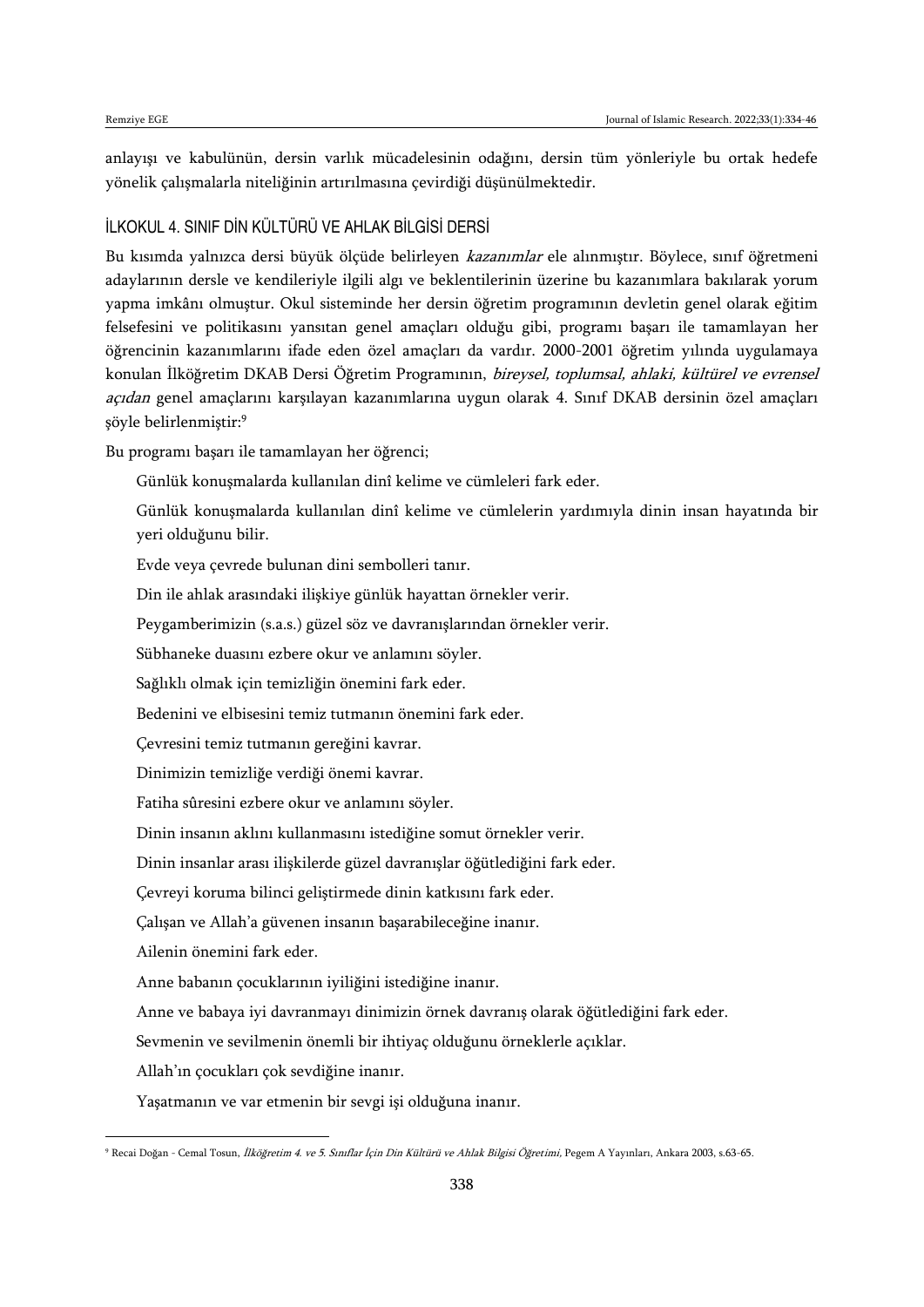İhlas Sûresini ezbere okur ve anlamını söyler.

Sevinç ve üzüntülerin paylaşılmasının bir ihtiyaç ve erdem olduğunu örneklerle açıklar.

İnsanları iyilikle anmaya, zor durumda olanlara yardıma, hastaları ziyaret etmeye istekli olur.

Hz. Muhammed'in (s.a.v) doğduğu çevrenin bazı dini ve sosyal özelliklerini sayar.

Hz. Muhammed'in (s.a.v) çocukluk ve gençlik yıllarındaki erdemli davranışlarından örnekler verir.

Kevser sûresini ezbere okur ve anlamını söyler.

Dersi okutan öğretmenin, öğretim programına, bu yaş çocuğuna uygun nasıl bir din öğretimi, sorusuna cevap almak üzere bakarsa, yukarıda detaylandırılmış özel amaçların ona rehberlik edeceği düşünülmektedir. Bu programı geliştirenlerin, bu soru çerçevesinde din öğretimi ile ilgili yaklaşımını genel olarak, öğrencinin bilincinin gelişmesini sağlayacak koşulları oluşturmak ve öğrenciye, hayatın problemlerini çözebilmesinde yardımcı olacak yolları göstermek 10 şeklinde açıkladığı görülmektedir. Konu merkezlilikten öğrenen merkezliliğe hızla yol alan bu tecrübede, yapılandırmacı öğrenme modelini destekleyen öğrenen merkezli yaklaşımların dikkate alındığı 2018'den itibaren yürütülen DKAB Dersi (4-8. Sınıflar) Öğretim Programında, öğretmene rehberlik etmesi bakımından önemli görülen şu amaçları burada ifade etmek gerekir:

Programda gelişim düzeyini göz önünde bulunduran, öğrenme sürecinde ön bilgileri harekete geçiren, anlamlı öğrenmelerin gerçekleşebileceği, farklı öğrenme stillerine uygun öğretme ortamlarının sağlanması hedeflenmiştir.

Programda din ve ahlakla ilgili temel kavramların öğretimi, din ve ahlakla ilgili bilgilerin kavramsal temellerinin oluşturulması ve kavramlar arası ilişkilendirilmelerin yapılması hedeflenmiştir. Böylece öğrencilerin dinî ve ahlakî kavramları yorumlamaları ve bazı temel becerileri (araştırma ve sorgulama, problem çözme, iletişim kurma vb) geliştirmeleri amaçlanmıştır.

Program İslam dini ve diğer dinleri betimleyici bir yaklaşımla öğretime konu etmeyi amaçlamıştır.

Programda özel olarak 4. Sınıf amaçlarını ifade eden kazanımlar ve açıklamaları yazılmıştır. Kazanımlar şöyledir:

Dini ifadeleri, günlük konuşmalarda doğru ve yerinde kullanır.

Tekbir ve salavatı söyler.

Dilek ve dualarda kullanılan dini ifadelere örnekler verir.

Sübhaneke duasını okur, anlamını söyler.

İslam'ın inanç esaslarını sıralar.

İslam'ın şartlarını söyler.

Kur'an-ı Kerim'in iç düzeni ile ilgili kavramları tanımlar.

Amentü duasını okur, anlamını söyler.

Bireyin güzel ahlaklı olmasında dinin rolünü fark eder.

İnsani ilişkilerin gelişmesinde sevgi ve saygının önemini ve gerekliliğini savunur.

 $\overline{\phantom{a}}$ 

<sup>&</sup>lt;sup>10</sup> Doğan - Tosun, a.g.e., s. 35.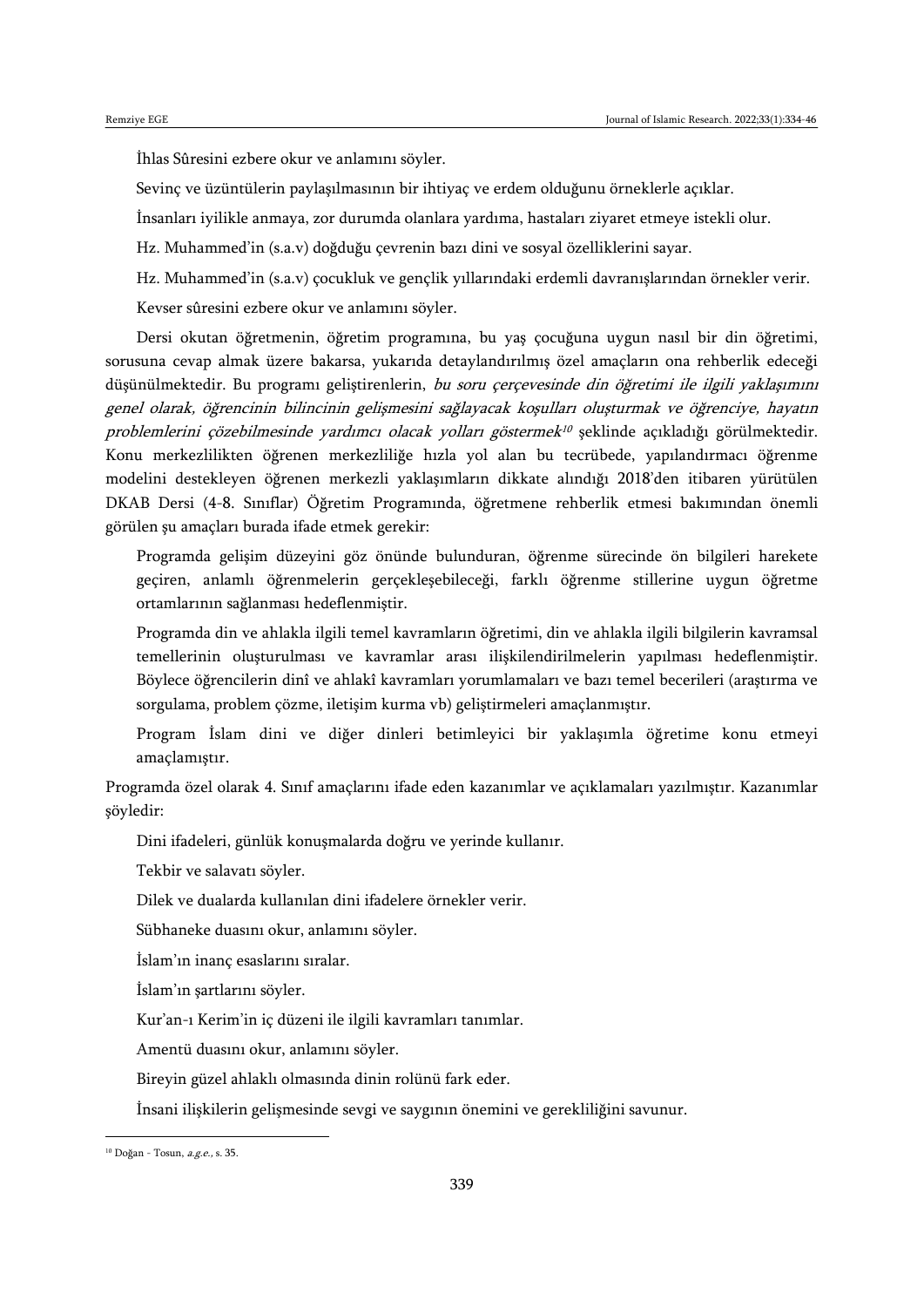Fatiha sûresini okur, anlamını söyler.

Hz. Muhammed'in (s.a.v) doğduğu çevrenin genel özelliklerini açıklar.

Hz. Muhammed'in (s.a.v) aile büyüklerini tanır.

Hz. Muhammed'in (s.a.v) doğumu, çocukluk ve gençlik yıllarını özetler.

Hz. Muhammed'in (s.a.v) çocukluk ve gençlik yıllarındaki davranışlarını kendi hayatı ile ilişkilendirir.

Hz. Muhammed'in (s.a.v) Mekke ve Medine yıllarını özetler.

Salli ve Barik dualarını okur, anlamını söyler.

İslam dininin temizliğe verdiği öneme örnekler verir.

Temiz ve düzenli olmaya özen gösterir.

2000'li yıllardan itibaren, en temel olarak, bilgiye yüklenen anlamın değişmesini takip eden öğrenen merkezli yaklaşımların esas alındığı ve öğretmenlere oldukça detaylı bir rehberlik sunduğu düşünülen yukarıdaki iki DKAB dersi öğretim programının en azından öğrenci kazanımlarıyla bu çalışmaya yansıtılmasının sebebi şudur: Dersi okutması beklenen sınıf öğretmeni adaylarının, derse ve kendilerine ilişkin görüşlerinin şekillenmesinde, dersi belirleyen öğretim programının izleri var mıdır?

#### SINIF ÖĞRETMENİ EĞİTİMİ

 $\overline{\phantom{a}}$ 

Uygulamalara bakıldığında, öncelikle sınıf öğretmeninin, öğretmenliğin meslek olduğu cumhuriyetin ilk yıllarından<sup>11</sup> itibaren ilkokulda öğretilmesi planlanan bütün derslerin eğitimi çerçevesinde din dersi eğitimini almadığı durumlar olduğu görülmüştür. Din dersinin yukarıda söz edilen kendi tarihi seyri içerisinde çeşitli sebeplerle ilkokul öğretmenleri zaman zaman din dersi öğretimine yönelik bir eğitim almamışlardır.<sup>12</sup>

1992 yılında ilkokullarda DKAB derslerini de okutacak olan ilkokul öğretmenlerine, Eğitim Fakültelerinin Sınıf Öğretmeni yetiştiren bölümünden mezun olma şartı getirilmiştir. Bu bölümün kendi öğretim programı değişen ilkokul öğretim programları doğrultusunda güncellenmeye devam etmiştir. Söz konusu tarihten itibaren 4. Sınıf DKAB dersinin zaten zorunlu bir ders olarak var olması dolayısıyla sınıf öğretmeni adayları DKAB Eğitimi dersi almaya devam etmektedirler. Bu ders bir dönemlik ve haftada 2 saatlik bir derstir.

1997 yılından itibaren çeşitli din dersi öğretmeni yetiştirme uygulamaları gerçekleştirilmiştir. Gelinen noktada, giriş kısmında sözü edilen yönetmeliğe bağlı olarak ancak branş öğretmenlerinin bulunmadığı durumlarda sınıf öğretmenlerinin 4. Sınıf DKAB dersine girmeleri söz konusu olmuştur. Bu çerçevede çeşitli araştırmalar yapılmaya devam edilmektedir. Araştırılan konular, ilkokulda DKAB dersini branş veya sınıf öğretmeninin okutup okutmamasıyla sınırlı kalmamıştır. Bu bağlamda, ilkokulda hangi dersin hangi öğretmen tarafından okutulması gerekir, tartışmasının, genellikle şu iki görüş etrafında şekillendiği aktarılmıştır:<sup>13</sup>

<sup>12</sup> Muhammed Şevki Aydın, Cumhuriyet Döneminde Din Eğitimi Öğretmeni Yetiştirme ve İstihdamı (1923-1998), İBAV Yay., Kayseri 2000, s.36-38.

<sup>&</sup>lt;sup>11</sup> Murat Küçükuğurlu - Ali Servet Uncu, "Türkiye'de Öğretmenliğin Bir Meslek Olarak Kabulü", Kazım Karabekir Eğitim Fakültesi Dergisi, 2004, sy.9, s. 283.

<sup>&</sup>lt;sup>13</sup> Mustafa Başaran - Fevzi Güçlü, "İlkokullarda Hangi Derslere Hangi Öğretmenlerin Girmesine İlişkin Öğretmen Görüşleri", Türkiye Eğitim Dergisi, 2020, c.5, sy.2, s. 444-456.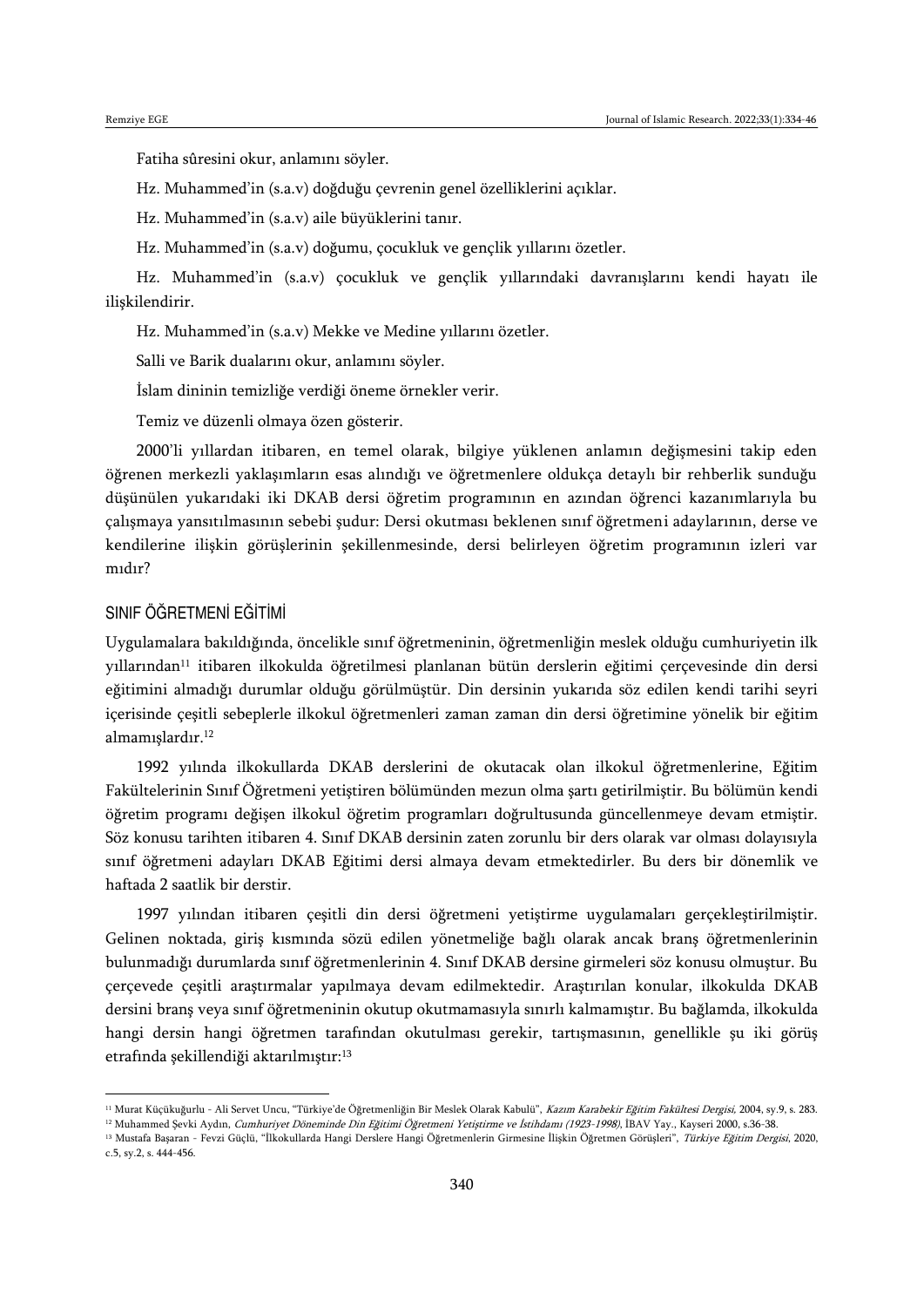1. İlkokulda öğrencilere kazandırılacak çok fazla beceri vardır; hem bu becerileri kazandırmak hem de öğrencilerin potansiyelini keşfedip ortaya çıkarmak için ilkokulda dersler (en azından bir kısmı) branş öğretmenleri (ilgili alanda derinlemesine bilgi sahibi) tarafından işlenmelidir.

2. İlkokulda hedeflenen becerileri kazandırmak için sınıf öğretmenlerinin aldığı lisans eğitimi yeterlidir. Bu sebepten ilkokulda dersler 6-11 yaş arası çocukların gelişim ve öğrenme özelliklerini bilen, bu çocukların bağlanabileceği yetişkin ihtiyacını da karşılayabilecek sınıf öğretmenlerince işlenmelidir.

Aynı araştırmanın sonuçlarına göre ise hem sınıf öğretmenlerine hem de branş öğretmenlerine sorulduğunda büyük çoğunlukla ilkokulda DKAB dersine branş öğretmenlerinin girmesi gerektiği görüşü ağır basmıştır. Bu durum şöyle değerlendirilmiştir: Her iki öğretmen de dersin özellikle alan bilgisi yönüne göre böyle bir görüşe eğilimli olabilirler. Öğretim programında belirtilen dersin kazanımlarından hareketle bu görüş haksız da sayılmaz. Sınıf öğretmenlerinin yetiştiği programda öğretilen dersin içeriğinin ve dersi uygulayan öğretim elemanının da bu görüşün bu yönde oluşmasına etkisi olduğu düşünülmektedir. Öğretmenlerin kendilerini güvensiz ve yetersiz hissetmeleri, hatta yanlış yapma korkusuna kapılmış olmaları muhtemeldir.

### SINIF ÖĞRETMENİ ADAYLARININ DERSE VE KENDİLERİNE YÖNELİK ALGI VE BEKLENTİLER ÜZERİNE BAZI DÜŞÜNCELER

Bu başlık altında, öğretmen adaylarının derse ve kendilerine yönelik algı ve beklentileri literatür ışığında yorumlanmış ve bazı düşünceler geliştirilmiştir. Sınıf öğretmeni adaylarına kendi lisans öğretim programlarının içerisinde gördükleri DKAB Eğitimi/Öğretimi dersine yönelik çeşitli açılardan soruların yöneltildiği alan araştırmalarının bulguları ve sonuçları, yorumlamaya yardım etmiştir.

Araştırmaların bulgularına bakıldığında, öğretmen adaylarının büyük çoğunluğunun, DKAB Eğitimi/Öğretimi dersinin kendi öğretim programlarında zorunlu olarak yer alması gerektiğini ifade ettikleri görülmüştür. Buna bağlı olarak öğrencilerin yarıdan fazlası laiklik ilkesiyle zorunlu din dersi arasında bir çelişki olduğunu düşünmediklerini ifade etmişlerdir. Bu durum DKAB dersinin yapısal durumu ile ilişkilendirilebilir olsa da uygulamada bu dersin öğretim programlarının da nasıl geliştirildiği görüldüğünde pek de yapısına uygun işlenmediği anlaşılır. Ders saati konusunda ise öğretmen adayları neredeyse yarı yarıya yeterli ve yetersiz olduğu görüşünü ifade etmişlerdir. Dersin içeriğinin yapılandırılmasında alan bilgisi kadar özel öğretim yöntemlerine de yer verildiği için sürenin öğretmen adayları tarafından yetersiz bulunduğu söylenebilir. Çünkü ne tam olarak alan bilgisine ne de tam olarak yöntem bilgisine vakıf olabildiklerini ifade etmektedirler. DKAB dersini okutsalar da okutmasalar da sınıf öğretmeni adaylarının DKAB dersine ihtiyaçları olduğu düşünülmektedir. 4. sınıf öğrencilerinin gelişim özellikleri çerçevesinde bilgiye olan merakları sayesinde sınıf öğretmenlerine her konuda olduğu gibi din ile ilgili sorular sorma ihtimalleri çok yüksektir. Sadece o soruları doğru yönlendirebilmek ve öğrencinin ilgisini canlı tutabilmek için bile din hakkında bilgi sahibi olunması gerektiği düşünülmektedir.<sup>14</sup>

<sup>14</sup> Zeki Salih Zengin - Asım Yapıcı, "İlköğretim Okullarındaki DKAB Dersleri İçin Öğretmen Yetiştirilmesi ve Eğitim Fakülteleri: Çukurova Üniversitesi Eğitim Fakültesi Örneği", Değerler Eğitimi Dergisi, 2006, c.4, sy.11, s.137-153.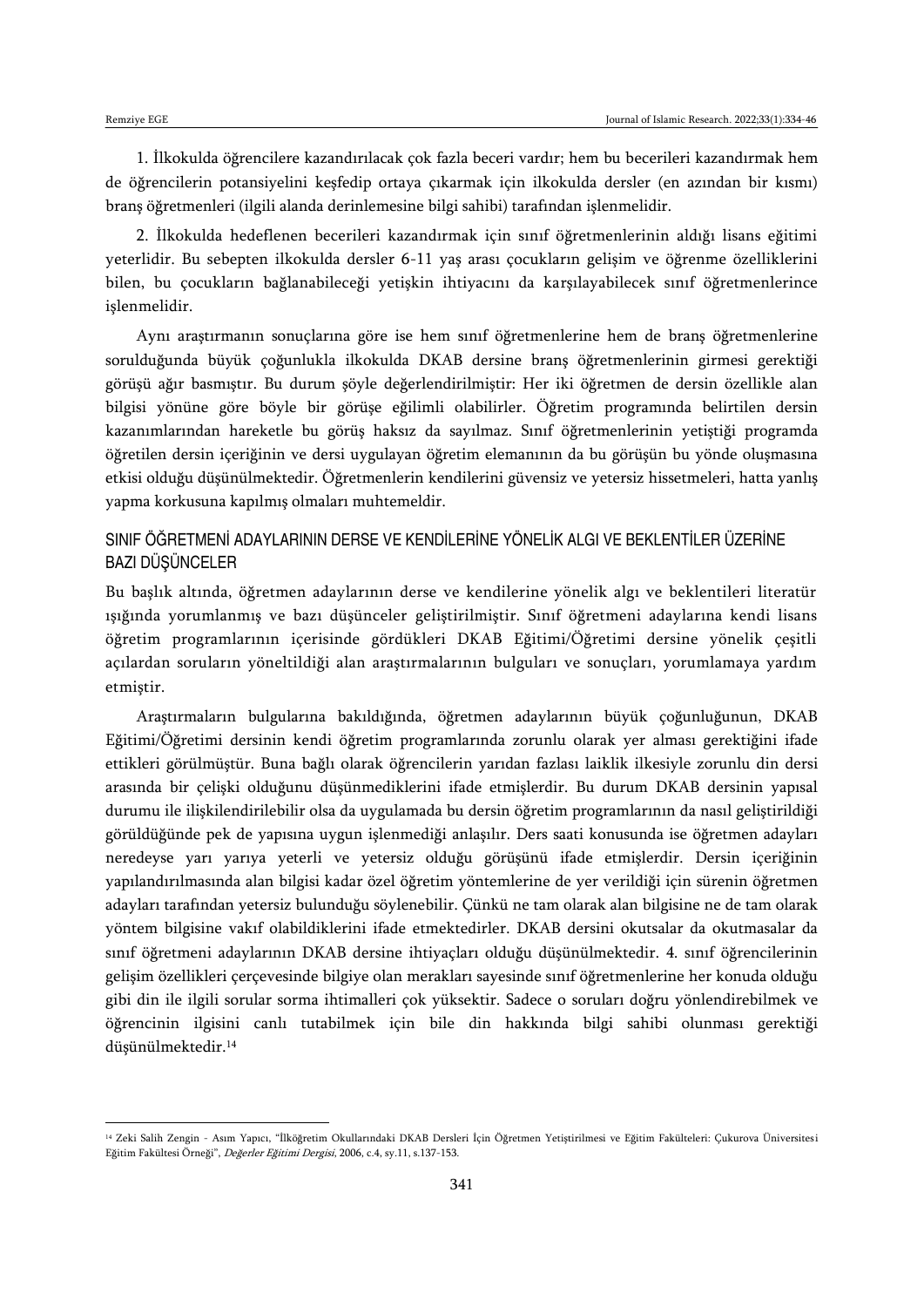$\overline{\phantom{a}}$ 

Öğretmen tutumlarının da dersin okutulması ile ilgili belirleyici rolü olduğunu söylemek gerekir. Öğretmen adaylarının derse olumlu bakmaları, kendilerini yetiştirmeleri ve dersi okutmaya istekli olmaları sonucunu doğurur.<sup>15</sup> Derse olumlu bakmanın bireysel dindarlık tercihiyle ilişkisi çerçevesinde yorum yapmak gerekirse, öğretmenlerin dersi iyi bir şekilde öğrenme ortamına taşımalarının ön şartının kendi dindarca tutumları olduğu sonucu ortaya çıkabilir. Bunun tersinin de olabileceği düşünüldüğünde, derse olumlu bakan öğretmen adaylarının ileride öğretmenlik tecrübelerinin de olumlu olabileceği üzerine bir dünya kurmanın en azından meseleye geniş bir perspektiften bakmayı engellediği söylenebilir.

Öğretmen adaylarının kendi dinî tutumlarını hangi dinî bilgiye ve anlayışa dayandırdıkları da önem arz etmektedir. Kendi öğretim programlarında bir dönemlik ve haftada iki saatlik DKAB Eğitimi/Öğretimi dersi almazdan önce, yaşadıkları toplum, içinde bulundukları kültür, aile ve hatta okullarda okudukları din dersleri dolayısıyla belli bir bilgi alt yapısına sahiptirler. Bir kısmının yüksek eğitime gelmezden evvel okullardaki din derslerinden hiçbir şey öğrenmediklerini düşündüren ifadelerine rastlanmaktadır. Daha ziyade ailelerinde dinî konularda ilgili ve bilgili kişilerden, hafız olan veya dinî bir eğitimden geçmiş aile büyüklerinden öğrendikleriyle dinî bilgi arka planını oluşturmaktadırlar. Bazı öğretmen adaylarının bulundukları çevre itibariyle Yaz Kur'an Kurslarına giderek Kur'an okumayı öğrendiklerini ve oradan edindikleri dinî bilgileri taşıdıkları görülmektedir. Son dönemlerde ise internet aracılığıyla dijital dünyanın sunduğu imkânlardan ve sosyal medyadan öğrendikleri dinî bilgilere sahip olduklarını söylemek gerekir. Merak ettikleri konularda yalnızca internetten değil dinî kaynak olarak gördükleri bazı kitaplardan, Kur'an-ı Kerim'den araştırma yapanlar da vardır. Özellikle öğretmenlik öncesi uygulama derslerinde karşılaştıkları öğrencilerin sormuş olduğu sorulara cevap verebilme kaygısı taşıyarak böyle bir araştırma yoluyla kendini geliştirme gayretine girenler olmuştur. Bir yönüyle bakıldığında ilkokul 4. sınıfta bir öğretmenle karşılaştığında daha önceki dinî bilgilerini test veya teyid etmeye çalışan öğrencilerin tutumu, sınıf öğretmeni adaylarında da görülmektedir. Onlar da DKAB Eğitimi/Öğretimi dersi için ilahiyat fakültelerinden gelen öğretim elemanına o zamana kadar, yukarıda sayılan yollarla edindikleri bilgilerin sağlamlığını, doğruluğunu, işlerliğini arz etmektedirler. Bu nedenle söz konusu dersin öncelikle kendilerine faydalı olduğu söylenebilir. Diğer yandan yalnızca alan bilgisine sahip olmanın yeterli olmadığının bilincinde olan öğretmen adaylarının özellikle soyut konuları öğrencinin gelişim özelliklerini dikkate alarak hangi yaklaşım ve yöntemlerle öğretime müsait hale getirebileceklerini öğrenmekten dolayı da kendilerini güvende hissetmektedirler. Öğretmen adaylarının bu noktada iki farklı görüşü temsil ettiklerini söylemek gerekir:

Her ne kadar bu eğitimler alınıyorsa da 4. sınıf seviyesinde din gibi soyut bir konu alanının öğretilmesi doğru ve mümkün değildir.

Her yaşta her şey uygun içerik ve yöntemle öğretilebilir.

İlk görüşü haklı çıkaracak tecrübelerin yaşandığı kabul edilebilir.<sup>16</sup> Ancak o tecrübelerin büyük oranda ikinci görüş dikkate alınmadan gerçekleştirilen eğitimlerle ortaya çıktığı ve ne yazık ki din konusunda belli travmalara neden olduğu ve bundan dolayı da hiç öğretilmesin daha iyi noktasına

<sup>&</sup>lt;sup>15</sup> Ayhan Öz, "Eğitim Fakültesi Sınıf Öğretmenliği Bölümü Öğrencilerinin DKAB Dersine Karşı Tutumları", Hitit Üniversitesi İlahiyat Fakültesi Dergisi, 2018, c.16, sy.33, s.206.

<sup>16</sup> Muhammed Ali Yazıbaşı, "Eğitim Fakültesi Sınıf Öğretmenliği Son Sınıf Öğrencilerinin Din Kültürü ve Ahlak Bilgisi Öğretimi Dersi ile ilgili Görüşleri", Cumhuriyet İlahiyat Dergisi, 2017, c.21, sy.1, s.311-319.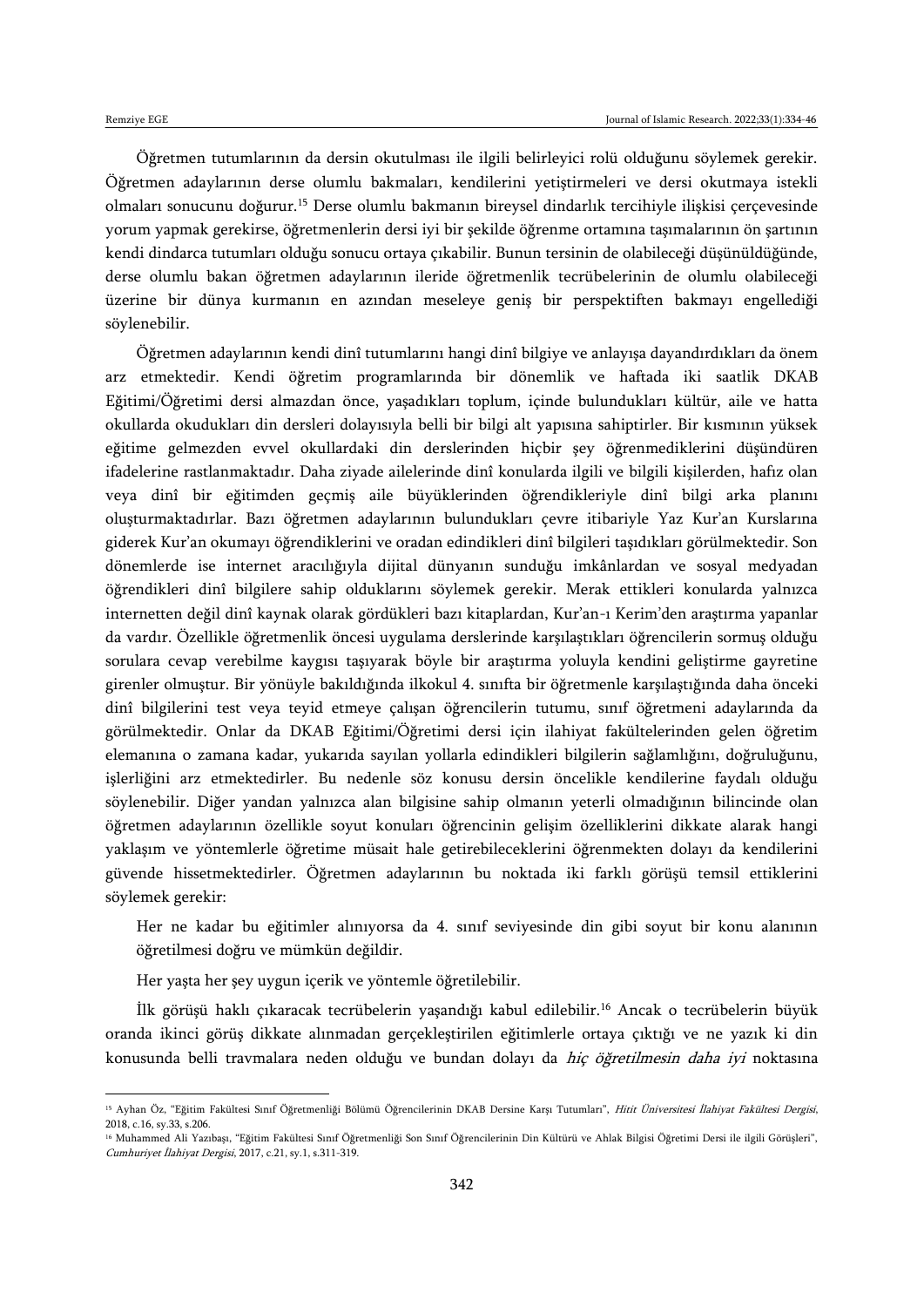gelindiği de göz ardı edilemez. O yüzden çocuktaki dini duygunun ve ilginin doğru yönlendirilmesi, eğitim biliminin imkânlarından faydalanmayı ve sınırlılıklarının farkında olmayı gerektirir. Bu noktada öğretmen adaylarının her şeyin temelinin atıldığı ilkokul döneminde sağlıklı bir din öğretiminin öğrencinin kişilik gelişimine olumlu katkı sağlayacağı ve ileride dinî konularda istismara uğramasının önüne geçileceğini ifade ettiklerini<sup>17</sup> de belirtmekte yarar vardır.

Araştırmalarda, dersi okutan öğretmenin kesinlikle sınıf öğretmeni olması gerektiğini, çünkü sınıf öğretmeninin bu dersi öğrencinin seviyesine uygun anlatabileceği, branş öğretmenlerinin vereceği dersin dini anlayış ve yorum farkından dolayı toplumda farklı görüşler ortaya çıkarabileceğini ifade eden öğretmen adaylarının yanı sıra kulaktan dolma bilgilerle din öğretilemeyeceğini, ilkokulda mutlaka branş öğretmeninin bu dersi okutması gerektiğini ifade eden öğretmen adayları da vardır.<sup>18</sup>

Araştırmalarda, DKAB dersi öğretim programı üzerinden dersin, yeterince dini olmadığını belirten öğretmen adayları olduğu gibi 4. sınıf öğrencisine sosyal hayatın gerçeklerini dinî ve ahlakî ilkelerle açıklamadığı görüşüne sahip olanlara da rastlanmaktadır. Programın çocukların çok daha fazla ilgisini çekmeye yönelik hazırlanması gerektiğini belirten öğretmen adayları da vardır. Araştırmalara bakıldığında, derslerin içeriği ve kendilerinden beklentiler konusunda genellikle iki karşıt görüşün çok belirgin bir şekilde yer aldığını görmek, her öğretmen adayının kendi durduğu yerden bakarak savunmacı veya reddedici tepkilerle meseleye yaklaştıklarını söylemek gerekir. Bu da "acaba konunun özü kavranamıyor mu?" sorusunu gündeme getirmektedir. Bu çalışmada iki öğretim programından örnek olarak yansıtılan kazanımlara bakarak bir görüşe göre yeterince din eğitimi yapılmadığı, diğer bir görüşe göre çok fazla din eğitimi yapıldığı çıkarımına ulaşılıyorsa, öğretmen adaylarını bu ikiliğe yönlendiren durumu, bir yönüyle, kendilerine öğretilen DKAB Eğitimi/Öğretimi dersinin yapılandırılmasında ve sunumunda aramak gerekebilir. Diğer taraftan, öğretmen adaylarının her ihtimale karşı, son çare olarak DKAB dersini okutmak durumunda kalmayı, kendilerine karşı yapılmış bir haksızlık olarak görmeleri ve "Madem bize güvenmiyorsunuz neden diğer dersleri okutmamıza izin veriyorsunuz" ifadeleri<sup>19</sup> de üzerinde düşünülmeye değerdir.

Din dersinin hayatın genelini etkilemesi ve bireyi daha ahlaklı bir seviyeye getireceği için okulda zorunlu olarak okutulması yönünde görüş bildiren öğretmen adaylarının yanı sıra, farklı inanç türlerine mensup olma ihtimalinden dolayı ilkokulda din öğretiminin aileye bırakılması gerektiğini ifade edenler de vardır.<sup>20</sup> Hayatın genelini etkilemesi daha önce de vurgulandığı gibi öğrencinin hayatın dini yorumuna yönelik sorularının varlığı ve bunlara cevap arama isteği ile ilişkilendirilebilir. Diğer taraftan eksik ya da yanlış yönlendirmelerin hayat boyunca düzeltilemeyebileceği ihtimaline karşılık sorumluluğun bütün olarak aileye verilmesi gerektiğini düşünüyor olabilirler.

 $\overline{a}$ 

<sup>17</sup> Ramazan Buyrukçu, "Eğitim Fakültesi Sınıf Öğretmenliği Bölümü Öğrencilerinin Din Kültürü ve Ahlak Bilgisi Öğretimi ile İlgili Görüşleri Üzerine Bir Araştırma (Burdur Eğitim Fakültesi Örneği)", Süleyman Demirel Üniversitesi İlahiyat Fakültesi Dergisi, 2006, sy.17, s.102.

<sup>18</sup> Buyrukçu, a.g.m., s.102.

<sup>19</sup> Buyrukçu, a.g.m., s.114.

<sup>&</sup>lt;sup>20</sup> Halim Ulaş - Erdal Zengin, "Sınıf Eğitimi 4. Sınıf Öğretmen Adaylarının Din Eğitimine İlişkin Görüşlerinin Belirlenmesi", EKEV Akademi Dergisi, 2018, c.22, sy.74, s.86.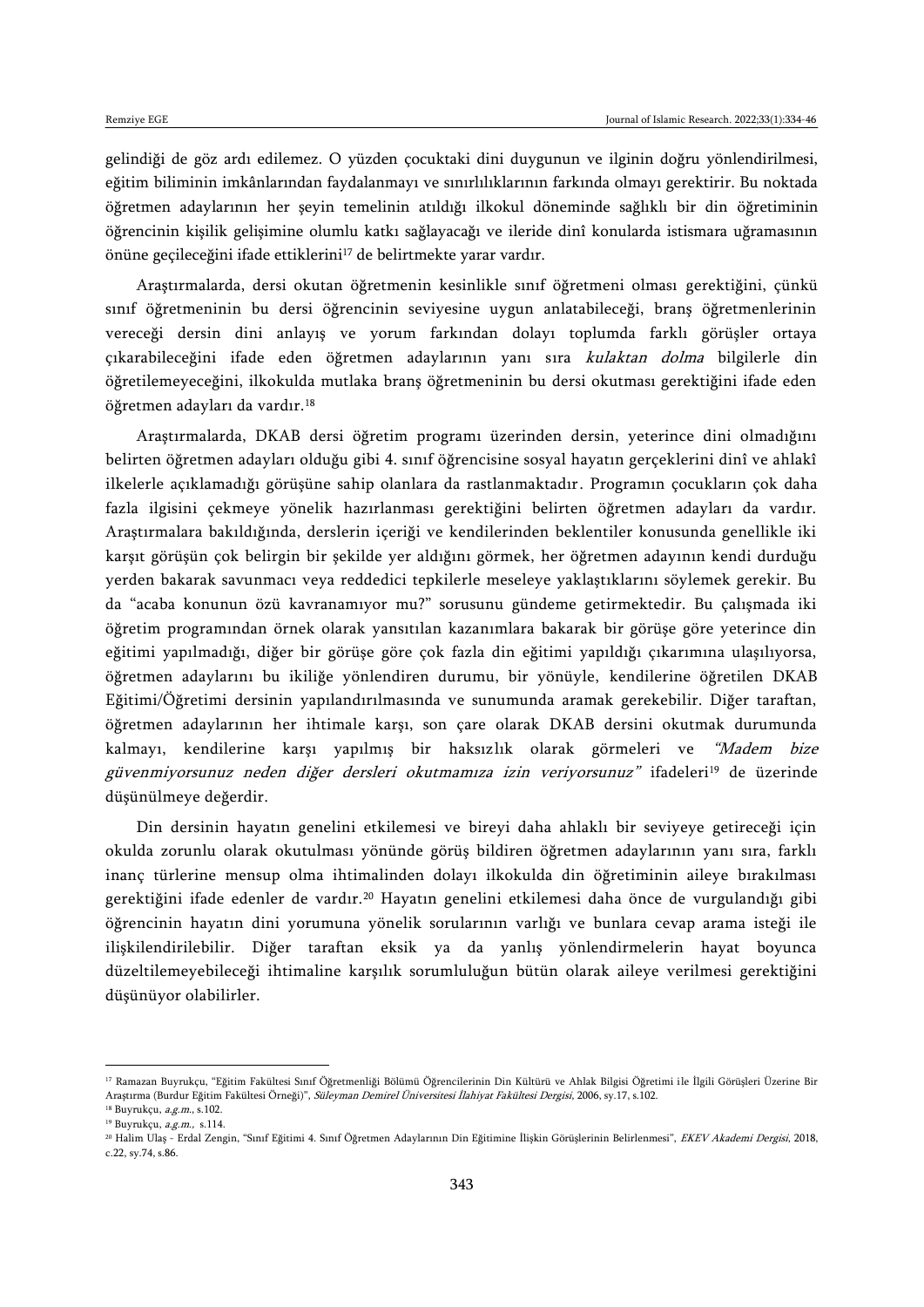Öğretmen adaylarının almakta oldukları DKAB Eğitimi/Öğretimi dersiyle ilgili algılarını ve beklentilerini belirlemeye odaklanmış olan bir çalışmanın<sup>21</sup> sonuçlarını yorumlarken, yukarıda atıfta bulunulan çalışmalardan farklı olarak öğretmen adaylarının tamamının ortak bir görüşe sahip olduğu konuları belirtmekte fayda görülmüştür. Bu çerçevede okutulacak DKAB dersinin katkılarını şöyle belirtmektedirler:

Çocuğun sosyalleşmesine katkı sağlamalıdır.

Çocuklar toplumun birer üyesi olarak ahlakî değerlerle donatılmalıdır. Temelde DKAB Eğitimi/Öğretimi dersi bunu vurgulamalıdır ve DKAB dersi bu içeriğin sadece bir parçasıdır.

Ders, dinin ritüellerini öğrenmek olarak değil, toplumun norm ve değerlerini öğrenmek olarak değerlendirilmelidir.

Diğer temel dinler öğretime konu olmalı ve öğrencilerin diğer inançlara karşı hoşgörülü olmaları vurgulanmalı.

DKAB Eğitimi/Öğretimi dersinin bu amaçla oluşturulması gerektiğini ifade etmişlerdir. Yani bu derste, kendilerinin dinde otorite olmadığını ama bu konuda doğruları öğreteceklerini, çocuk ile anne baba arasında dengeyi sağlamaya çalışacaklarını, kişisel inançlarını çocuklara dayatmamalarını ve nesnel olarak neyi nasıl öğreteceklerini bilmeleri gerektiğini öğrenmek istemektedirler. Araştırmanın en çarpıcı sonucunun ise araştırmaya katılan tüm öğretmen adaylarının "bu dersin kendi fakültelerinde şekillenerek, donanımlı, bilinçli öğretmenler tarafından verilmesi gerektiği konusunda hemfikir" olmalarıdır, denilebilir. Bu öğretmen adaylarının özellikle dersin kurgusundan dolayı hayal kırıklığına uğradıkları ve karamsarlığa kapıldıkları anlaşılmaktadır. Bu dönemsel bir durum da olabilir. O zaman diliminde dersi okutan öğretim elemanıyla da ilişkili olabilir. Daha farklı sebepler de ortaya çıkabilir. Ayrıca araştırmanın ilahiyat kökenli olmayan akademisyenler tarafından gerçekleştirilmiş olmasının da bu sonuçlarla bir ilgisi olabilir mi, acaba öğretmen adayları ilahiyat kökenli akademisyenlere bu açıklıkla cevap verememekteler midir, sorusunu da sormak gerekir.

## SONUÇ

 $\overline{a}$ 

Dersin başarılı olmasında, dersin öğretim programı ve buna bağlı olarak yazılan ders kitapları ve daha başka etkenlere nazaran, dersi öğrenme ortamına taşıyan öğretmenin, derse karşı tutumunun belirleyici olduğu düşünülmektedir. Bu çalışma sonucunda sınıf öğretmeni adaylarının derse karşı tutumlarının genellikle olumlu olduğu anlaşılmaktadır. Bununla birlikte dinin özellikle inanca dayalı bir yönünün olması dolayısıyla bazı öğretmen adaylarının kendi kişisel tercihleriyle ilgili olarak olumsuz tutuma sahip oldukları görülmektedir. Dersin öğretim programında ifadesini bulan kazanımların gerçekleşmesi için ise sınıf öğretmeni adaylarının özellikle alan bilgisi açısından kendilerini yetersiz gördükleri anlaşılmıştır. Dinî yönden hatalı yönlendirme yapmaktan korkması da işin bir diğer yönüdür. Bu durumun çok yönlü çalışmalarla ele alınması gerektiği

<sup>21</sup> Neşe Aslan vdğr, "The Teacher Candidates' Perceptions and Expectations for Religious Culture and Moral Course in Faculty of Education: A Case in Turkey", Ordu Üniversitesi SBE. Sosyal Bilimler Araştırmaları Dergisi, 2010, c.1, sy.2, s.14.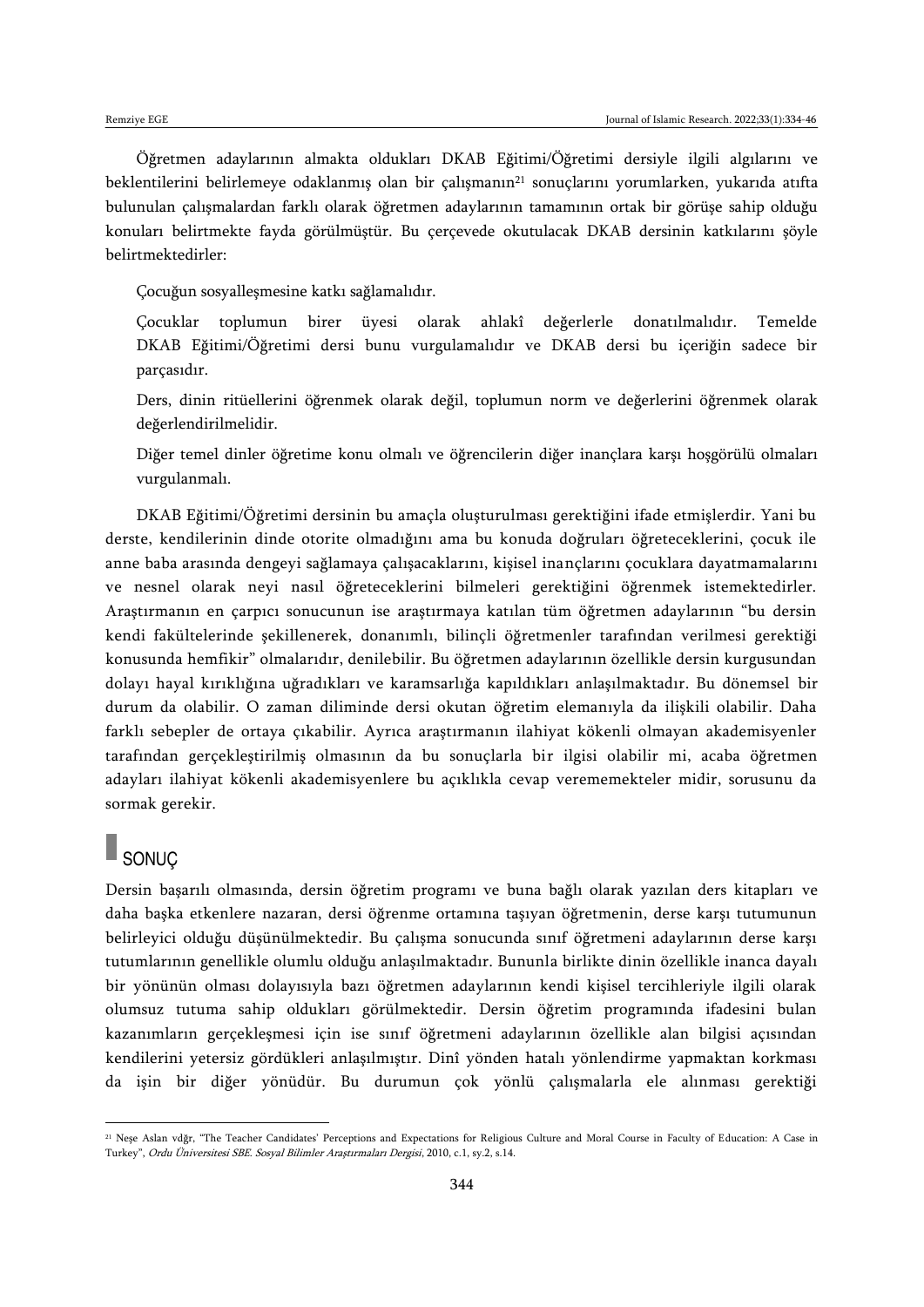düşünülmektedir. Çünkü bir yandan 4. Sınıf DKAB dersinin de diğer dersler gibi daha sonraki öğrenmelere temel teşkil edecek bazı bilgi, beceri ve tutumları kazandırmada alan bilgisinden ziyade sınıf öğretmenlerinin daha yatkın oldukları düşünülen öğretmenlik formasyon becerilerinin anlamlı olduğuna yönelik tartışmalar devam etmektedir. Bu durumda öğretim programı geliştirme çalışmalarının, hem branş öğretmenlerinin hem de sınıf öğretmenlerinin eğitimine yönelik gelişmeler ve araştırmalar çerçevesinde özellikle *çocuğa görelik ilkesini* temele alarak ilerlemesi gerektiği sonucuna ulaşılmıştır. Dersi okutması muhtemel sınıf öğretmeni adaylarının, kendi öğretim programları, dersin öğretim programı, dersi okutan öğretim elemanının dersi hazırlama ve sunma biçimi arasındaki kafa karışıklıklarının azaltılması ve diğer dersler kadar din dersini de okutabilecekleri konusunda kendilerine güvenmeleri de bu çalışmalara bağlıdır. Okullarda zorunlu DKAB dersi ile seçmeli din dersi arasındaki farkın belirlenmesinin, DKAB dersinin diğer tüm derslerle ortak olan amaçlarının daha ön plana çıkarılarak dersin zorunlu hale getirildiği dönemdeki bakış açısına dönülerek o alanın geliştirilmesinin, konunun bilimsel ve idari olarak netleşmesine katkı sağlayacağı düşünülmektedir.<sup>22</sup>

Son olarak, Bilgin'in, din bilgisi dersinin amacı konusunda birliğin olmadığı yönündeki yorumunun<sup>23</sup> bugünkü kafa karışıklığının sebeplerinin önemli bir yönüne ışık tuttuğunu belirtmekte fayda vardır:

Devletin eğitim politikasının belirlediği amaç başkadır, dersi okutan öğretmenin amacı başkadır, dersi okuyan öğrencininki başka, çocuğunun bu dersi okumasını isteyen velininki başkadır. Beklentilerde yaklaşma, birleşme olmadığı sürece tarafların çabalarının büyük bölümü boşa gitmeye devam edecektir. "Devlet" kendi ilkelerinin korunmasını, buna din bilgisi dersinin de katkıda bulunmasını ister. "Öğretmen" kişisel din anlayışına, benimsediği yoruma, bazen de ideolojiye göre, belirlenen amacı yeterli bulmaz, 'bu şartlarda din öğretmenliği olmaz' der, ama yine öğretmen kalmakta ısrar eder. "Veli" öldüğü zaman çocuğunun arkasından bir Yâsîn-i Şerif okumasını, okulun ona bu beceriyi kazandırmasını bekler. "Öğrenci" ise bütün bunların arasında perişandır. Ona kimse sormaz, onun ihtiyaçları nelerdir, beklentileri nelerdir?

<sup>&</sup>lt;sup>22</sup> Ahmet Koç - Emre Altıntaş, "Türkiye'de 2002 Sonrası Dönemde Din Kültürü ve Ahlak Bilgisi Dersinin Statüsüne Dair Tartışmalar", Edebali İslamiyat Dergisi, 2020, c.4, sy.1, s. 112.

<sup>&</sup>lt;sup>23</sup> Beyza Bilgin, "Din Dersi Öğretmenliği ve Güçlükleri", Ankara Üniversitesi İlahiyat Fakültesi Dergisi, 1983, c.26, sy.1, s.261-262.